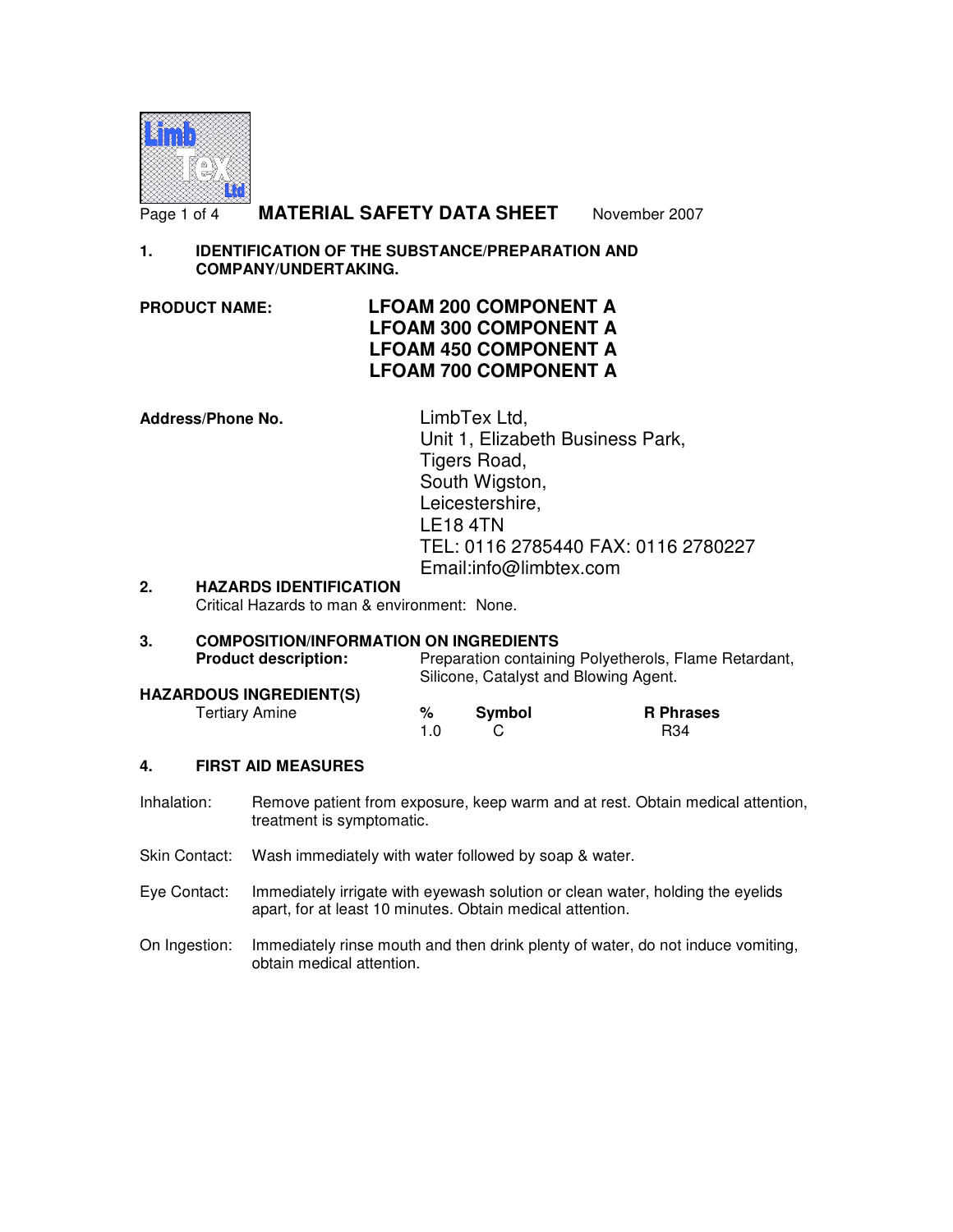MSDS LFOAM COMPONENT A DOC

# Page 2 of 4 **PRODUCT NAME: LFOAM COMPONENT A** November 2007

### **5. FIRE FIGHTING MEASURES**

| Suitable extinguishing media:                                                                        | water, dry extinguishing media, foam, carbon dioxide<br>$(CO2)$ .                                                                                                                                                   |
|------------------------------------------------------------------------------------------------------|---------------------------------------------------------------------------------------------------------------------------------------------------------------------------------------------------------------------|
| Unsuitable extinguishing<br>media for safety reasons:                                                | none.                                                                                                                                                                                                               |
| The following can be given off in a fire: Carbon dioxide (CO2) nitrogen oxides, hydrogen<br>cyanide. |                                                                                                                                                                                                                     |
| Special protective equipment:                                                                        | Fire/explosion fumes should not be inhaled. Wear self-<br>contained breathing apparatus and protective suit.                                                                                                        |
| <b>Further information:</b>                                                                          | Collect separately contaminated extinguishing water,<br>do not allow to reach sewerage or effluent systems.<br>Dispose of fire debris and contaminated extinguishing<br>water in accordance with local regulations. |

# **6. ACCIDENTAL RELEASE MEASURES**

| <b>Personal precautions:</b> | Pick up immediately as product renders floors slippery.<br>In case of contact with eyes, rinse immediately with<br>plenty of water and seek medical advice. Take off<br>immediately all contaminated clothing. Wear suitable<br>protective clothing, gloves and eye/face protection. |
|------------------------------|--------------------------------------------------------------------------------------------------------------------------------------------------------------------------------------------------------------------------------------------------------------------------------------|
| <b>Environmental</b>         |                                                                                                                                                                                                                                                                                      |
| <b>Precautions:</b>          | Do not let product enter drains.                                                                                                                                                                                                                                                     |
| Methods for cleaning up:     | Large spillages should be dammed-off and pumped<br>Into containers; soak up remainder with absorbent<br>material and dispose of in accordance with national<br>regulations.                                                                                                          |

# **7 HANDLING AND STORAGE**

# **7.1 HANDLING**

Keep container sealed, protect against moisture.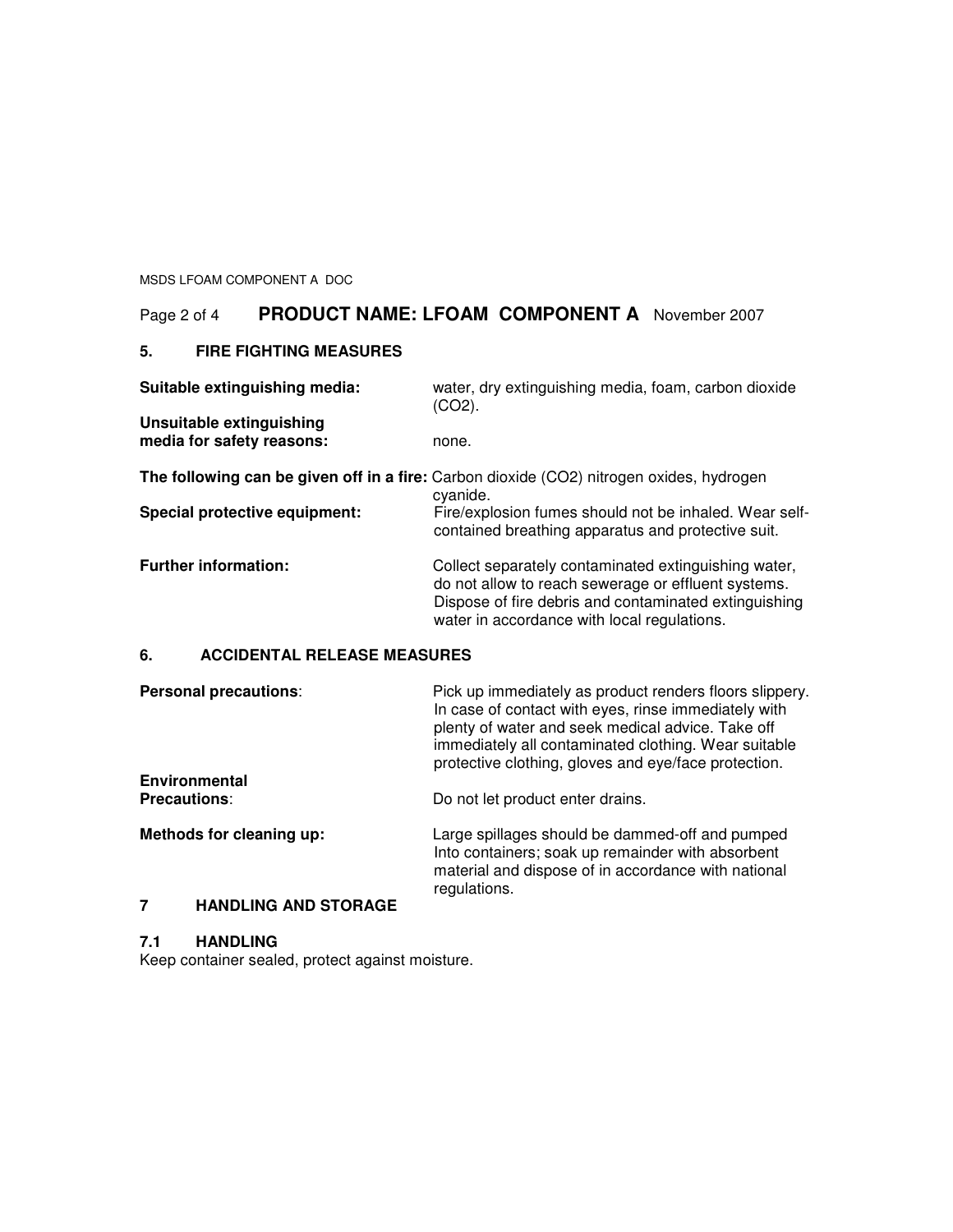#### MSDS LFOAM COMPONENT A DOC

# Page 3 of 4 **PRODUCT NAME: LFOAM COMPONENT A** November 2007

#### **7.2 STORAGE**

Store indoors, or keep away from direct sunlight and avoid water build up on top of the container. This material is hygroscopic. Avoid ingress of moisture by keeping containers properly sealed when not in use.

#### **8 EXPOSURE CONTROLS/PERSONAL PROTECTION**

Wear suitable gloves and eye/face protection. Neoprene or PVA is recommended. In case of insufficient ventilation, wear suitable respiratory equipment.

**Occupational Exposure Limits:** NONE

#### **9 PHYSICAL AND CHEMICAL PROPERTIES**

Form: Liquid<br>Flash Point: Not ap Not applicable. Colour: Clear to Amber

#### **10 STABILITY AND REACTIVITY**

Store between 10 - 30°C.

#### **11 TOXICOLOGICAL INFORMATION**

This health hazard assessment is based on a consideration of the composition of this product.

Acute toxicity: This product contains tertiary amine catalyst, to which the following data apply, LD50/oral/rat 2150 mg/kg Additional information: The product has not been tested. The statements are based on the properties of the individual components.

#### **12 ECOLOGICAL INFORMATION**

Environmental Fate and Distribution: No Data.

#### **Persistence and Degradation**

Not readily biodegradable. Prevent from entering drains.

| <b>Toxicity:</b>                     | No Data. |
|--------------------------------------|----------|
| <b>Effect on Effluent Treatment:</b> | No Data. |